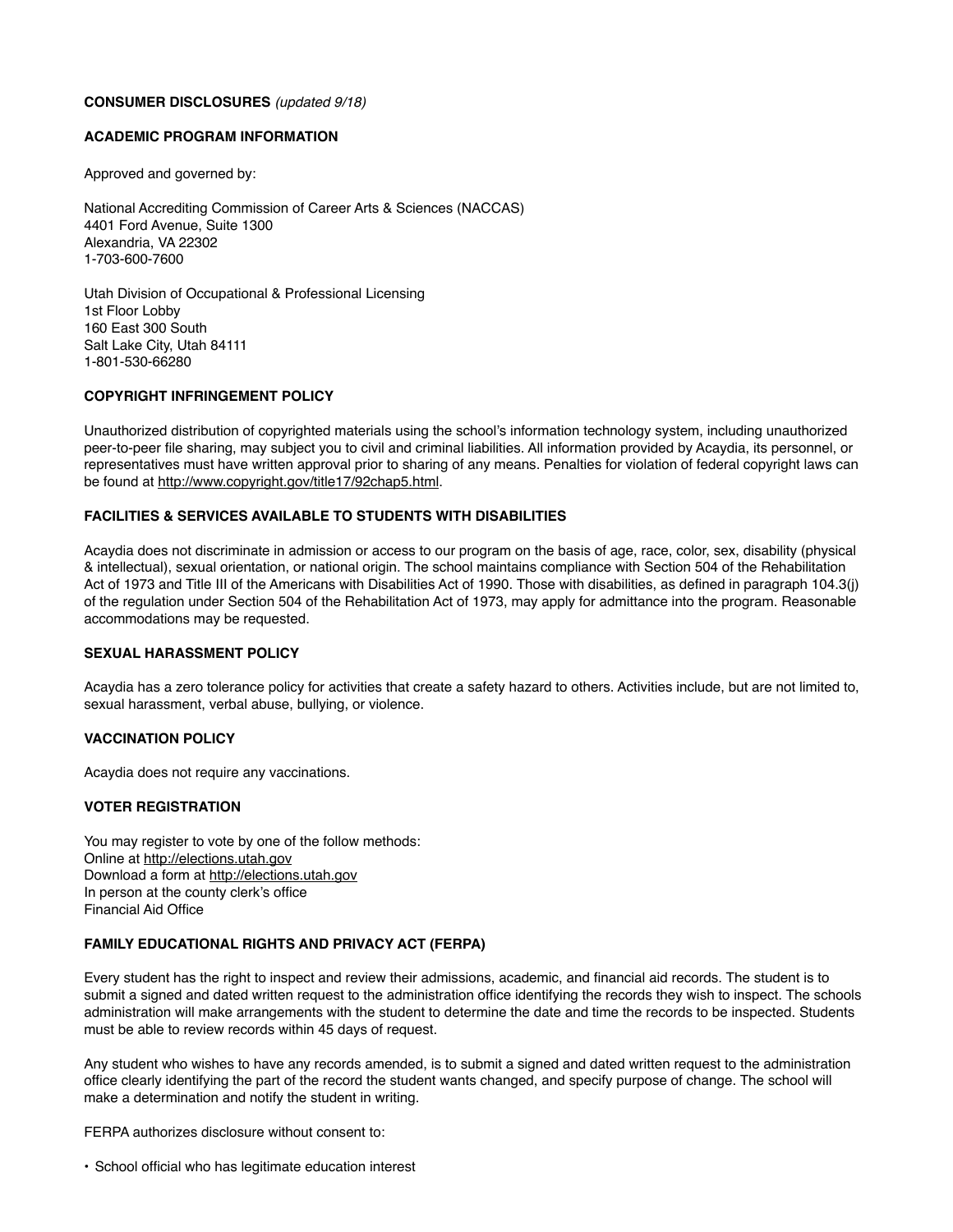- Contracted party with the school (Attorney, auditor, etc)
- Parent of eligible student (dependent on tax return)
- Government agencies
- Certain court orders or subpoenas

The school does not release any information to parties seeking directory information. The student has the right to file a complaint with the U.S. Department of Education if they feel the school failed to comply with the requirements under FERPA.

Family Policy Compliance Office U.S. Department of Education 400 Maryland Avenue, SW Washington, DC 20202

## **EMERGENCY RESPONSE & EVACUATION PROCEDURES**

Staff members have received adequate safety training and are prepared to handle emergencies. Local authorities are within blocks of the school and regularly patrol campus. Evacuation routes are posted throughout the facility.

## **EMERGENCY TIMELY WARNING**

In the event of an emergency, managers on duty are responsible for alerting the staff and student body via email, text, or social media in a timely manner.

**FIRE SAFETY REPORT/FIRE LOG -** Not applicable due to no on-campus housing.

**CRIME LOG -**Not applicable due to no on-campus housing**.**

**MISSING PERSON NOTIFICATION -** Not applicable due to no on-campus housing.

## **TRANSFER OF CREDIT**

Acaydia accepts transfer students from equivalent institutions on a case-by-case basis. In addition to completing entrance requirements, transferring students must submit a certified transcript of hours accumulated at the previous institution. Transfer students are required to purchase a student kit and remit appropriate application and registration fees. Tuition is charged proportionate to the number of clock hours remaining to complete the program. Transfer students must satisfactorily complete all graduation requirements in order to receive a certificate of completion or diploma for any course. Transfer students must complete a minimum of 25% of the required coursework and clocked hours at Acaydia. It is against Acaydia policy to recruit students who are currently attending or admitted to other schools offering similar programs of study.

Hours completed at Acaydia may or may not be accepted by other institutions.

## **STUDENT RIGHT TO KNOW ACT**

NACCAS 2016 Annual Report Outcome Rates

Completion Rate: 92% Licensure Rate: 100% Placement Rate: 79%

# **JOB PLACEMENT**

Acaydia realizes the need for guidance upon graduation. Although Acaydia does not guarantee job placement, the school maintains a list of current job openings and potential employers. Acaydia also participates in employment related programs with vendors and industry suppliers. Students and alumni are encouraged to request information or counseling through the Student Services Center.

Career opportunities are abundant and readily available. Aesthetician, Medical Assistant, Spa Director, Skin-Care Advisor or instructor are examples.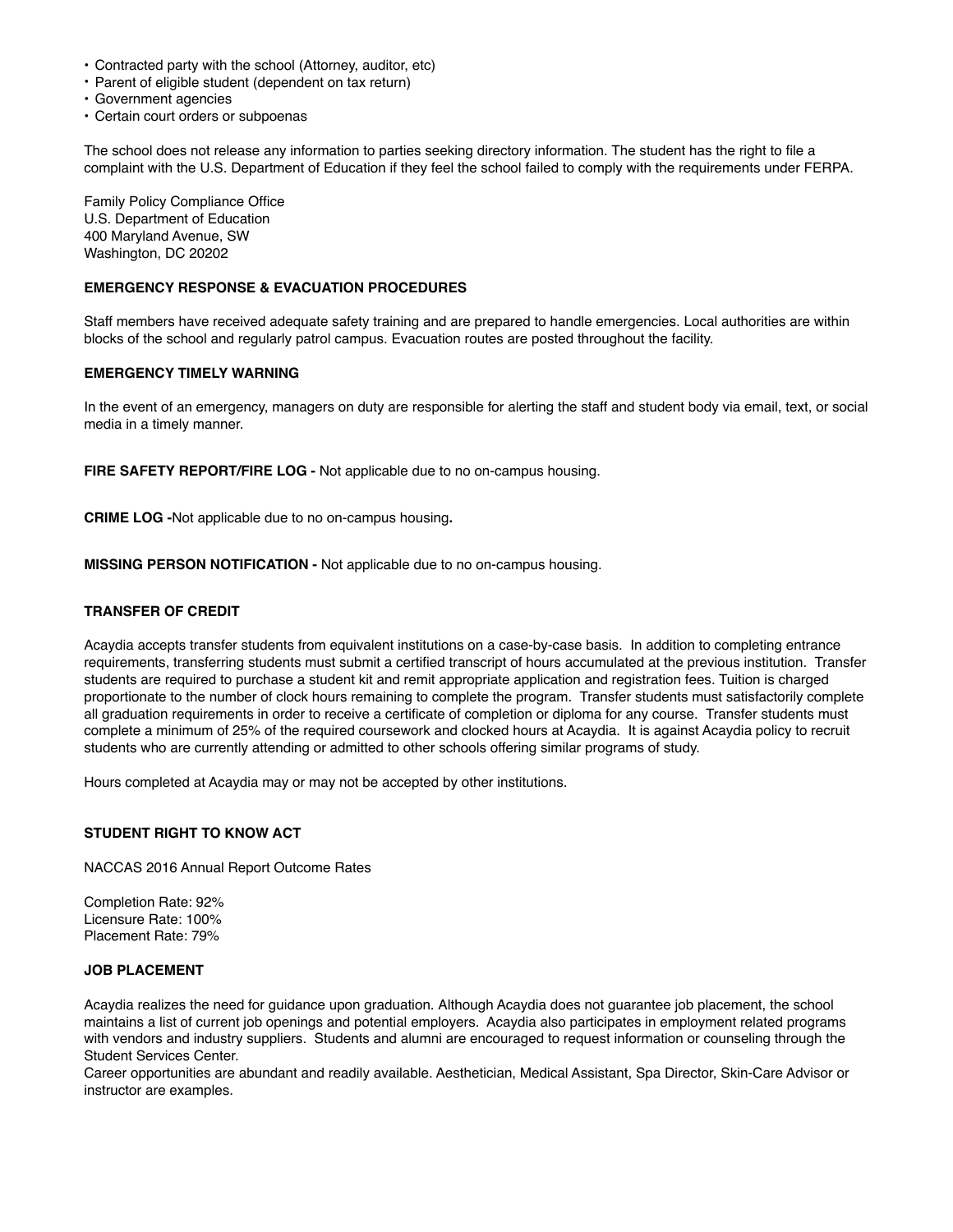- a. If an applicant is not accepted by the school, he/she shall be entitled to a refund of all monies paid, less the nonrefundable \$50.00 application fee.
- b. If a student or Legal Guardian (if student is not of legal age) cancels this agreement within three (3) business days from the date the this agreement was signed, regardless of whether the student actually started training or not, all monies collected from the school shall be refunded, except the \$50.00 non-refundable application fee. In type A, B, and C, the cancellation date will be determined by the postmark on the written notification on the date said information is delivered to the school administrator in person.
- c. If this agreement is cancelled after three (3) business days from the date that this agreement was signed but prior to the scheduled starting date at Acaydia, the student shall be entitled to a refund of all monies less the \$50.00 nonrefundable application fee and the \$100.00 registration fee.
- d. Enrollment time is defined as the time elapsed between the actual starting date and the student's last date of attendance. All monies due the student shall be refunded within forty-five (45) days of the date the student notifies the school that the student will not be returning or formal cancellation/termination by the school (whether officially or unofficially), which shall occur no more than fourteen (14) days from the last day of physical attendance (unofficial withdrawals will be determined by the institution by monitoring attendance at least every 30 days), or in the case of a leave of absence, the earlier of the date that the student informs the school that he or she will not be returning or the documented date of return. All refunds are based on scheduled hours and will be calculated based on the student's last date of attendance.. Acaydia will be entitled to retain tuition according to the schedule below:

|             |    | PERCENTAGE OF SCHEDULED | TUITION AMOUNT ACAYDIA WILL |  |  |  |  |  |
|-------------|----|-------------------------|-----------------------------|--|--|--|--|--|
|             |    | <b>HOURS ELAPSED</b>    | <b>RECEIVE OR RETAIN</b>    |  |  |  |  |  |
| $0.01\%$ to |    | 4.9%                    | 20%                         |  |  |  |  |  |
| 5%          | to | 9.9%                    | 30%                         |  |  |  |  |  |
| 10%         | to | 14.9%                   | 40%                         |  |  |  |  |  |
| 15%         | to | 24.9%                   | 45%                         |  |  |  |  |  |
| 25%         | to | 49.9%                   | 70%                         |  |  |  |  |  |
|             |    | 50% and over            | 100%                        |  |  |  |  |  |

- e. Should Acaydia suspend or expel a student, Acaydia is not responsible for refunding the student's fees or tuition except as described by the tuition schedule above, minus any and all costs associated with repairing any damage or harm caused by the student, including the repair of equipment or reputation.
- f. For students who enroll in and begin classes, the following schedule of tuition adjustment will be considered:
	- i. If a course is cancelled subsequent to a student's enrollment and before instruction in the course has begun, Acaydia will provide a full refund of all monies paid, or provide completion of the course.
	- ii. If Acaydia is permanently closed and no longer offers instruction after a student has enrolled, the student shall be entitled to pro-rata refund and a certified copy of hours earned.
	- iii. If Acaydia cancels a course and ceases to offer instruction after students have enrolled and instruction has begun, the school shall provide a pro-rate refund for all students transferring to another school based on the hours accepted by the receiving school, or provide completion of the course or provide a full refund of all monies paid.
	- iv. Items in student kit are distributed as the student progresses through the program. Fees for student kits, uniforms and textbooks are non-refundable after (1) custom orders have been placed or (2) items have been received. Other miscellaneous charges the student may incur at the institution (e.g., extra kit materials, books, products, unreturned school property, etc.) will be calculated at the time of withdrawal. All regular fees are identified in the catalog and enrollment agreement.
	- v. If a Title IV financial aid recipient withdraws prior to course completion, a calculation for return of Title IV funds will be completed and any applicable returns by the school shall be paid, as applicable, first to the unsubsidized Federal Loan Program; second to the subsidized Federal Loan Program; third to the Federal Pell Grant Program; fourth to other Federal, State, private or institutional student financial assistance programs; and last to the student. After all applicable returns to Title IV aid have been made, this refund policy will apply to determine the amount earned by the school and owed by the student. If the student has received personal payments of Title IV aid, she/he may be required to refund the aid to the applicable program.
	- vi. In case of illness or disabling accident, death or other circumstances beyond the control of the student, Acaydia will offer a reasonable settlement at its discretion.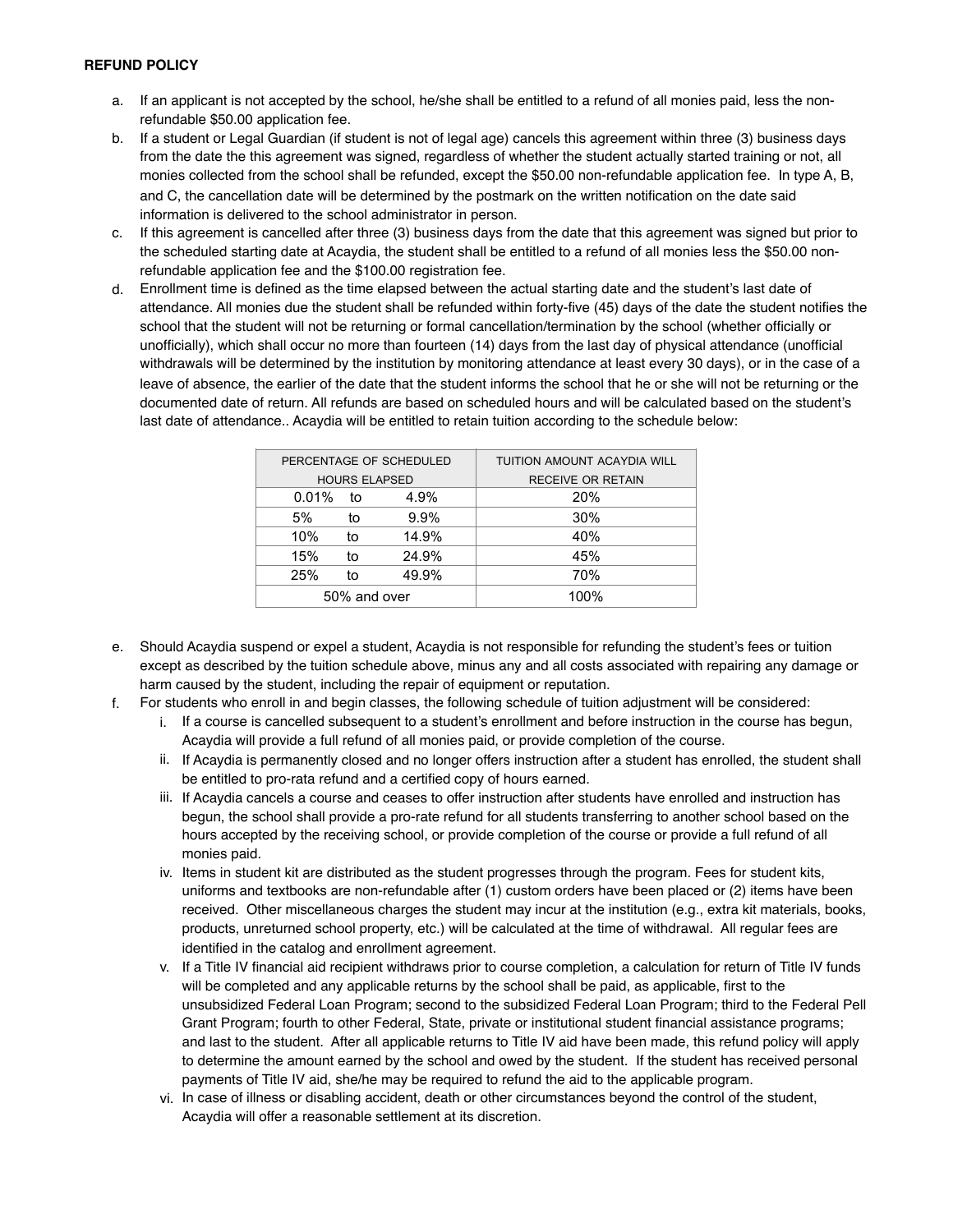# **RETURN TO TITLE IV**

The school is required to calculate how much federal aid may be retained or disbursed for a student who withdraws from school. This calculation is referred to as 'Return to Title IV'(R2T4). The calculation of Title IV funds earned by the student has no relationship to the student's tuition and fees that may be owed to the school. The school has 45 days from the date the school determines the student withdrew to return all unearned funds for which it is responsible.

## **DRUG AND ALCOHOL-FREE SCHOOL/WORKPLACE PROGRAM**

Acaydia is a drug free school. Smoking, alcohol, illegal drugs or tobacco are not permitted on campus. A student who has admitted to or is found to be using illegal substances or is under the influence is subject to termination. Acaydia has established this policy to detect and remove abusers of alcohol and Controlled Substances from the workplace and school environment.

The use illegal use of drugs is prohibited at any time. It is against company policy:

- a. For an employee to work or student to attend class with the presence of a Controlled Substance or Alcohol in the body (as determined by a drug or alcohol test), including their presence as a drug metabolite, unless legally prescribed to her or him.
- b. For an employee or student to sell, use, purchase, manufacture or be in possession of an illegal Controlled Substance or drug paraphernalia, while on Acaydia Campus, conducting Acaydia business, attending class or while not on Acaydia time, business or property.
- c. For an employee or student to sell, use, purchase, manufacture or be in possession of Controlled Substances, including prescription medications which are controlled substances, on Acaydia time, business, property or while attending class, unless the prescription medication is legally prescribes to the employee.
- d. For an employee or student to operate any equipment while under the influence of any drug, including prescription or over the counter medications, which render the employee incapable of safely and adequately using the equipment or performing any other job duties.
- e. For an employee or student to use alcohol, while on Acaydia time or on Acaydia business, or to report to work or attend class under the influence of alcohol . An employee is considered to be in violation of this policy when he or she is working or attending class and has a breath, blood or urine alcohol result greater than or equal to .04%.
- f. To consume any alcoholic beverage or alcohol containing liquid within four hours of a scheduled work or class period.
- g. For an employee or student to refuse to submit a specimen for controlled substances or alcohol testing when requested by the Company under this policy or for an employee or student to obstruct or not fully cooperate with specimen collection or testing procedures.
- h. For an employee or student to have a verified positive drug test.
- i. For an employee or student to tamper with substitute or adulterate any specimen collected for drug or alcohol testing. Any sample reported by the laboratory as Substituted or Adulterated will be considered a 'refusal to test' or a refusal to submit a valid sample.
- j. For Acaydia Management to allow an employee to work or student to attend class, if they have actual knowledge, that an employee or student has violated this policy.

Actions Required of Employees or Students:

If an employee or student suspects that she/he has a substance abuse problem, the employee or student is expected to contact a counselor acceptable to Acaydia. Any employee or student who voluntarily seeks assistance or rehabilitation for drug or alcohol misuse prior to being subject to testing under this policy shall not be subject to testing under this policy shall not be subject to disciplinary action for violation of the Policy, as long as the employee continues to participate satisfactorily in the counseling or rehabilitation program. The employee/student must obtain a work release from the counselor or treatment provider before returning to work. Any investigation by law enforcement or conviction for Controlled Substance or Alcohol activity may be cause for dismissal from employment or school. Failure to report any conviction for illegal drug use or alcohol misuse to Acaydia may result in immediate termination from employment or school attendance. The use of prescription or over the counter medications that may impair an employee or student's ability to safely or adequately perform his/her duties must be reported to the employee's/student's supervisor. Some medication use may require reassignment or temporary leave of absence without pay. Employees and students must take all medication as directed on the medication label and must heed any warnings listed on the medication's label.

## Disciplinary Action

A prospective employee/application who has a positive test or 'refusal to test' will not be further considered for employment. An Employee who violates this policy will be immediately removed from duty and subject to disciplinary action up to and including termination. A prospective student/application who has a positive test or 'refusal to test' will not be further considered for enrollment to Acaydia. Any current student who has a positive test will be required to reimburse Acaydia for the cost of the test. Students who violate this policy will be put on permanent probation and are subject to monthly follow-up drug and/or alcohol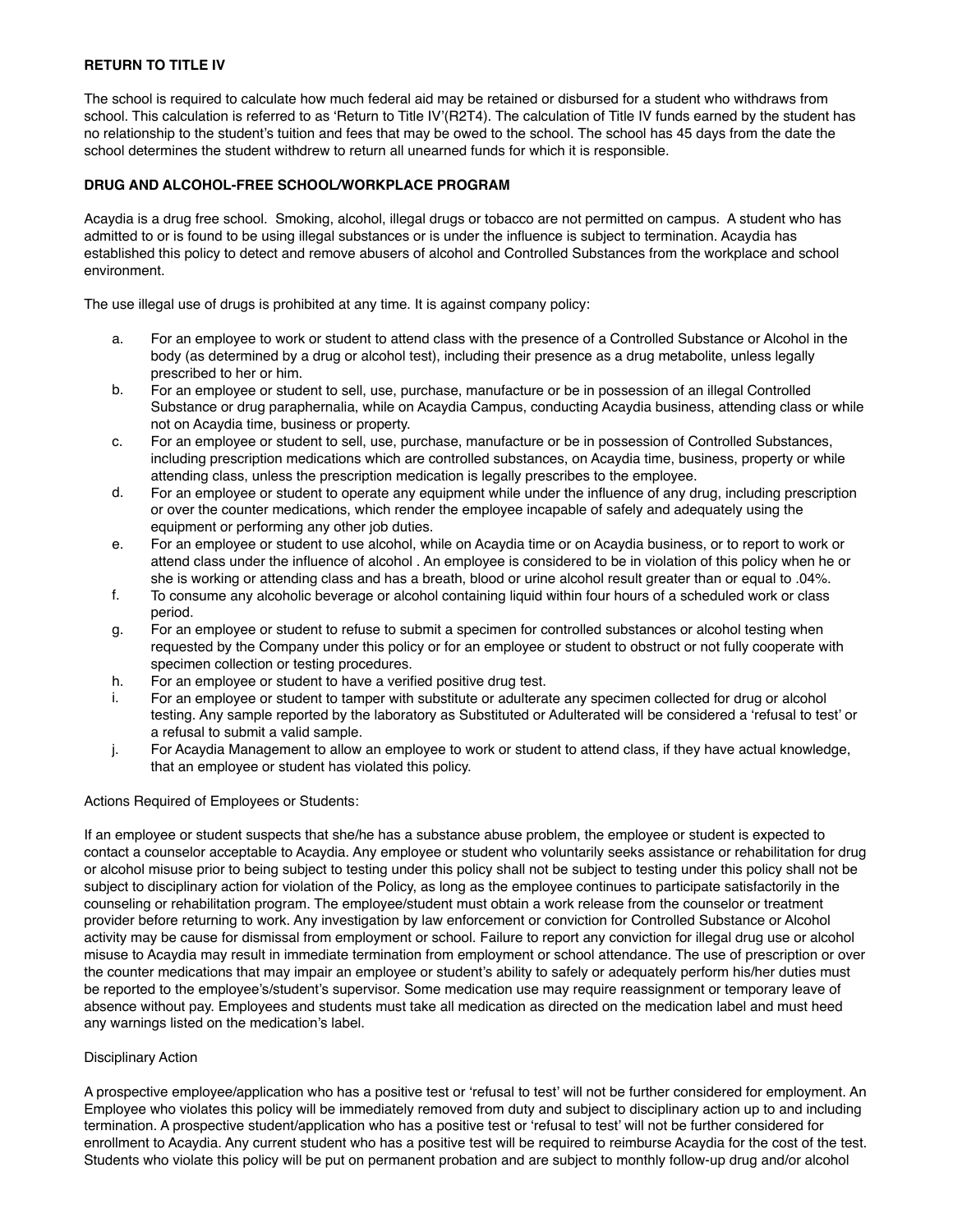tests, at the students expense. A student's First Violation will result in immediate removal from class attendance, until the student can pass a 'return to duty drug' and/or alcohol test, at student's expense. A student's Second Violation will result in immediate termination. A student may apply for re-entry to school after they have been evaluated by a substance abuse counselor acceptable to Acaydia and can obtain a written release from the counselor or treatment provider. The release must document the student's compliance and participation with all counseling or treatments recommended by the substance abuse counselor. The student must then pass a return to duty drug and/or alcohol test at students expense. A student's Third Violation will result in immediate termination from school and he/she will not be eligible for re-entry. Employees and students who violate this policy by illegally selling, manufacturing or distributing controlled substances or alcohol will be terminated from employment or enrollment. Any student who is convicted of the unlawful manufacture, distribution, dispensation, possession, use, or abuse of illicit drugs or alcohol is subject to criminal penalties under local, state, or federal law. The exact penalty assessed depends on the nature and the severity of the individual offense. In compliance with federal regulations for a drug-free workplace for students and employees, students convicted for any offense, during a period of enrollment for which the student was receiving Title IV funds, under any federal or state law involving possession or sale of illegal drugs will result in the loss of eligibility for any Title IV assistance.

## Drug Testing Circumstances

Pre-employment procedures: Prospective employees or students may be asked to submit to a drug test at Acaydia's designated collection facility as part of a potential job offer or as part of the acceptance/enrollment process. Employment or acceptance/enrollment will be offered to those who successfully pass the pre-employment drug test. Refusal to consent to a pre-employment drug test, or Positive, Adulterated or Substituted test results will terminate any action towards permanent employment or enrollment as a student.

Post-Accident Tests: Acaydia will require Drug &/or Alcohol testing of any employee or student involved in an on-the-job accident/injury where the following occurs: A fatality, an injury to an employee, student, client or other individual that requires medical attention away from the workplace or accident scene, or Damage to Company property that exceeds \$500.00

Post-accident testing is required of any individual whose actions or inaction could have reasonably contributed to the cause of the accident. Reasonable Suspicion: Reasonable suspicion Drug &/or Alcohol testing will be done in cases where there is a reasonable belief by a supervisor, that an employee or student may be using a Controlled Substance, using alcohol while at work, or reporting to work under the influence of Alcohol or a Controlled Substance, using prescription drugs illegally or any other violation of company policy.

Reasonable suspicion or For-Cause tests will be required when there is any of the following:

- a. Observable phenomena (actual use, possession, odors, etc)
- b. Abnormal behavior or physical characteristics; or
- c. A drug-related investigation, arrest or conviction or an investigation of theft.

Random Testing: Unannounced random Drug &/or Alcohol testing may be conducted on all employees or students and will be administrated by a third-party administrator. Selection for random testing will be computer generated. All employees/students will have an equal chance of selection in each selection period.

Unit or Blanket Testing: Drug & or Alcohol testing of all Company employees/students or all employees/students in one location or job category may be conducted at the discretion of Acaydia.

Return to Duty Testing: The first Drug &/or Alcohol test after a policy violation, evaluation by a counselor, acceptable to Acaydia, and after the counselor has determined that the employee has successfully complied with prescribed education and/ or treatment. The test result must be negative before he/she can return to duty or attend class.

Follow-Up Testing: After a violation of this policy and return to duty, an employee or student is subject to unannounced Drug &/ or Alcohol testing, the schedule of follow-up testing will be determined by the EAP/counselor or Acaydia.

#### Definitions:

*'Alcohol'* means the intoxicating agent in beverage alcohol, ethyl alcohol, or other low molecular weight alcohols including methyl and isopropyl alcohol.

*'Alcohol Use'* means the drinking or swallowing of any beverage, liquid mixture or preparation (including any medication), containing alcohol.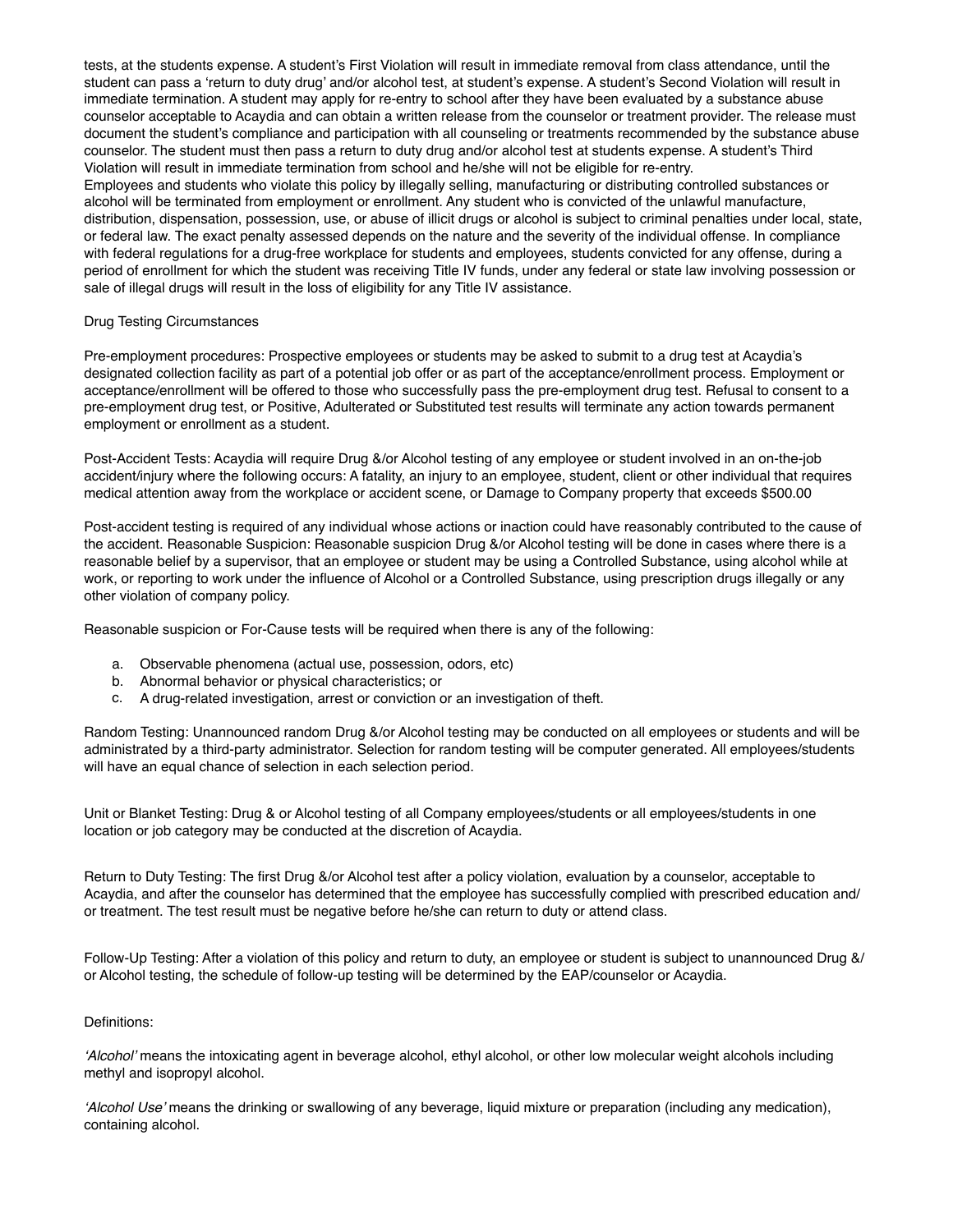*'Alcohol Testing'* means to be tested by a certified breath-alcohol technician, using a DOT approved breath testing device or a DOT approved initial screening device. Blood and urine alcohol testing may also be used at the discretion of the employer.

*'Controlled Substance or Drug'* means any prescribed drug or controlled substance including those assigned by 21 U.S.C. 802 and includes all substances listed on Schedule 1, through Schedule V., as they may be revised from time-to-time (21 CFR 1308), including but not limited to:

> Marijuana Benzodiazepines Narcotics Cocaine Barbiturates Phencyclidine (PCP) Amphetamines Opiates Other Hallucinogens

*'Drug Testing'* or *'Drug Test'* means the scientific analysis for the presence of drugs or their metabolites in specimens from the human body. Analysis will include separate screening and confirmation tests.

*'Employee'* means any person or officer in the service of the employer for compensation.

*'Prospective Employee'* means any person who has made a written or oral application to become an employee of the Company.

*'Reasonable Suspicion'* or *'For-Cause Testing'* means an articulated belief, based on recorded specific facts and observations, and reasonable inference drawn from those facts and observations, that an employee or student is in violation of this policy.

'*Sample'* or *'Specimen'* means any sample of urine, blood, breath, saliva or hair used for drug or alcohol testing.

*'On Duty'* means all working hours including meal or break periods, regardless of whether the employee is on the Company premises, and at any time the employee represent the Company in any capacity, including operating company equipment or vehicles.

*'Medical Review Officer (MRO)'* means a licensed physician with knowledge of drug abuse disorders that is used by the Company to determine and verify if a legitimate or medical explanation exists for a positive, adulterated, substituted or invalid drug test result.

*'Use'* means to consume, sell, purchase, manufacture, distribute, be under the influence of, report to work under the influence of, or be in possession of drugs or alcohol. The term use shall also include the presence of drugs or alcohol in the body of an employee, including the presence as a metabolite, the use of a prescription drug without a valid prescription from a health care provider and not using a prescription drug as prescribed by the authorizing health care provider.

*'Positive Drug Test'* means the drug test levels on both the screening test and the confirmation test are at or above the level recognized as positive by the U.S Department of Health and Human Services, in it's Mandatory Guidelines for Federal Workplace Drug Testing Programs, or the standard cutoff levels set by the laboratory; and the MRO has verified the test results as positive.

*'Positive Alcohol Test'* means test levels on both the initial test and the confirmation test are .04 percent or greater (.04 gm/210 liters of air or .04 gm/deciliter of blood or .04 mg/ml of urine)

*'Adulterated'* means a specimen that contains a substance that is not expected to be present in human urine, or contains a substance expected to be present but is at a concentration so high that it is not consistent with human urine.

*'Substituted'* means a specimen with creatinine and specific gravity values that are so diminished or divergent that they are not consistent with human urine.

*'Actual Knowledge'* means knowledge by a supervisor that an employee/student has used alcohol or controlled substances based on the supervisor's direct observation of the individual, or an individual's admission of alcohol or controlled substance use. Direct observation as used in this definition means observation of alcohol or drug use and does not include observation of behavior or physical characteristics sufficient to warrant a reasonable suspicion test.

## Medical Review Officer (MRO)

In the case of a 'Positive, Adulterated, Substituted, or Invalid' test result, the employee/student or prospective employee/ student shall be so advised by the MRO, by telephone, on a confidential basis, prior to the reporting of the results to the designated Acaydia official(s). The employee/student shall have the right to discuss and explain the results, including the right to advise the MRO of any medication prescribed by his/her physician, which may have affected the results of the test. The MRO shall also review the chain-of-custody documentation to ensure compliance with normal chain-of-custody procedures.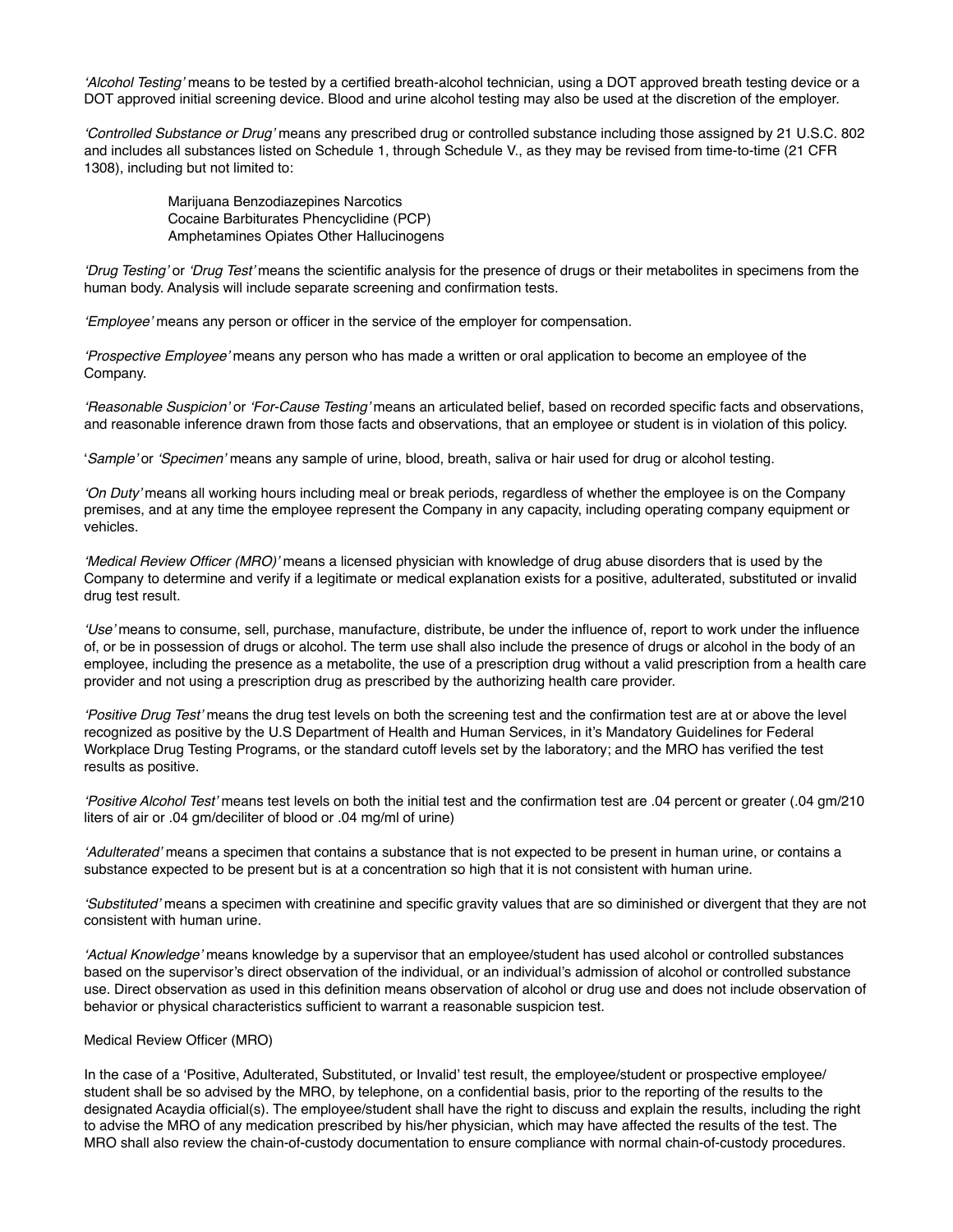The MRO can report a non-negative test to Acaydia, without interviewing the individual if:

- a. An individual has expressly declined the opportunity to discuss the test result with the MRO.
- b. Acaydia has successfully made and documented a contact with the individual and instructed the employee/student to contact the MRO and more than 72 hours have passed since the time the Company contacted the individual.
- c. If neither the Company nor the MRO, after making and documenting all reasonable efforts, has been able to contact the employee/student within 10 days of the date on which the MRO receives the confirmed test result from the laboratory.

### Contesting a Test Result

If an employee, student or applicant believes the laboratory analysis is in error, he/she will have 72 hours to request the reanalysis of the original urine specimen that was verified as positive, adulterated or substituted. Re-analysis will be on the original specimen only and must be performed by a SAMHSA-certified laboratory. The cost of re-analysis is at employee/ student expense. If the secondary laboratory does not detect the same controlled substance, the individual will be reimbursed the cost of re-analysis is at employee/student expense. If the secondary laboratory does not detect the same controlled substance, the individual will be reimbursed the cost of re-analysis. An employees who has test result other than negative shall have the right to request in writing, from the employer, a copy of the laboratory report.

#### Specimen Collection Procedures

All specimens collected will be done in conformity with Company policy and shall be conducted in accordance with the requirements of Title 34, Chapter 38 of the Utah Code Annotated. Urine and breath alcohol samples will be collected by individuals trained to follow DOT's collection procedures and in accordance with specific laboratory collection procedures not covered by DOT procedures. All drug test, alcohol tests and sample collection procedures shall be performed under reasonable and sanitary conditions and in such a manner as to respect the privacy of the individual being tested, as well as prevent tampering or misidentification of the sample. A sample, which the specimen collector believes could reasonable have been tampered with require the immediate 'observed' recollection of another sample.

#### Dilute Specimen Procedures

Specimens which the laboratory reports as 'dilute,' specific gravity less than 1.003, & creatinine level less than 20 mg/dL may be considered invalid. The employee/student may be required to give second specimen. If the second specimen is provided or a medical reason is found for producing a dilute specimen.

## Confidentiality

All Drug & Alcohol test results will remain confidential to the extent required or allowed by law. Acaydia management will determine which persons within the company, or agents of Acaydia, have a need to know individual test results. Test and other records will be maintained in a secure manner so that disclosure of confidential &/or medical information to unauthorized persons does not occur.

## **INFORMATION FOR CRIME VICTIMS REGARDING DISCIPLINARY PROCEEDINGS**

Upon written request, the school must disclose to the alleged victim of any crime of violence or non-forcible sex offense, the result of any disciplinary proceeding conducted by the school against a student who is the alleged perpetrator of such crime or offense. If the alleged victim is deceased as a result of the crime or offense, the information shall be provided, upon request, to the next of kin of the alleged victim.

## **CAMPUS SECURITY REPORT**

In accordance with the Crime Awareness and Campus Security Act of 1990, the institution collects campus crime statistics and prepares this report for distribution to all students, employees, and applicants for enrollment or employment. This report is distributed annually in September to all current and prospective students and employees. All data in this report is information from the Provo City Police Department. In addition, the report is provided to all individuals during enrollment or employment orientation that is conducted with each start class or upon hiring of a new employee. At that time, students and employees review the report and receive a description of the campus security procedures and further information regarding the prevention of crimes. Any individual can request a copy of this report at any time.

The school encourages all students and employees to be responsible for their own security and the security of others. The school does not employ campus security officials. Therefore, the security of the campus is the direct responsibility of each employee and administrator. No such individuals have the authority to make arrests. All individuals are requested to report immediately any known criminal offense or other emergency occurring on campus to the school administration at the administration office. All individuals are encouraged to promptly report all crimes to appropriate police agencies. The campus administration will report all known criminal offenses to the local law enforcement authorities. The school has no policy or procedure regarding confidential crime reporting in relation to crime statistics reporting. Any off campus events are supervised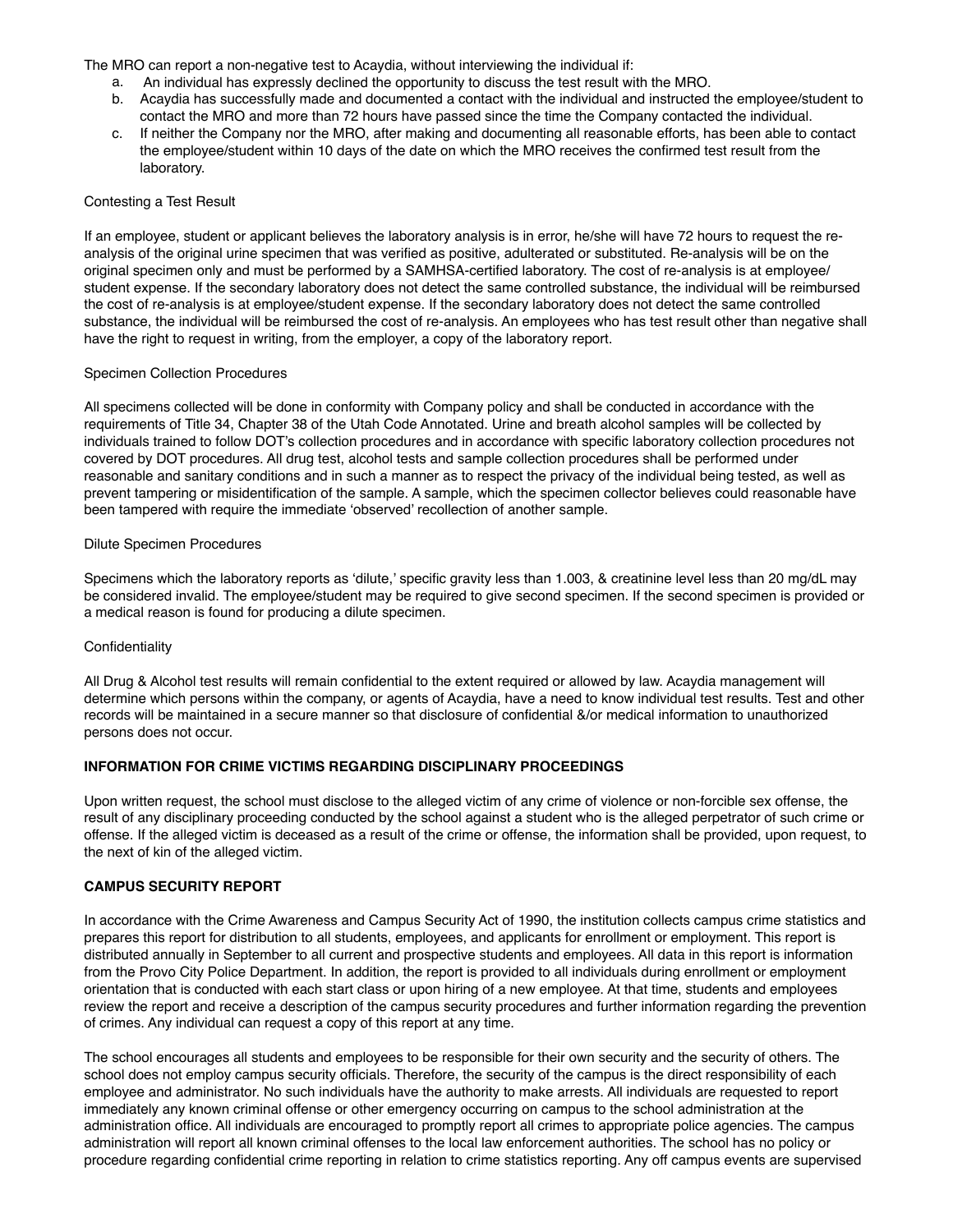by campus employees. Therefore, the school will monitor and report criminal activity at such events to local law enforcement authorities. No student will have access to the campus facility, other than the parking area, at any time unless supervised by a staff member.

Everyone should remember that personal safety begins with you. The following should be considered:

When walking on campus, be aware of who and what is around you. Try not to walk alone.

Do not carry large amounts of cash.

Keep your motor vehicle in good running condition. Always lock your car and remove all packages and any valuables which are visible.

Do not leave books or personal property unattended in the classroom.

The following criminal offenses occurred on campus during the calendar year 2017 and the 2 previous years. *(Campus is defined as 'any building or property owned, leased or controlled by the school within the same contiguous geographic area and used by the school in direct support of or related to its educational purpose.' There are no buildings or properties owned or controlled by the school's student organizations which are recognized by this institution.)*

| Offense                                                                | On- Campus |      |      | On- Campus Student housing |      |      | <b>Public Property</b> |      |      |
|------------------------------------------------------------------------|------------|------|------|----------------------------|------|------|------------------------|------|------|
|                                                                        | 2015       | 2016 | 2017 | 2015                       | 2016 | 2017 | 2015                   | 2016 | 2017 |
| Murder/Non-negligent manslaughter                                      | 0          | 0    | 0    | 0                          | 0    | 0    | 0                      | 0    | 0    |
| Negligent Manslaughter                                                 | 0          | 0    | 0    | 0                          | 0    | 0    | 0                      | 0    | 0    |
| Sex Offenses, Forcible                                                 | 0          | 0    | 0    | 0                          | 0    | 0    | 0                      | 0    | 0    |
| Sex Offenses, Non-forcible                                             | 0          | 0    | 0    | 0                          | 0    | 0    | 0                      | 0    | 0    |
| <b>Aggravated Assault</b>                                              | 0          | 0    | 0    | 0                          | 0    | 0    | 0                      | 0    | 0    |
| <b>Burglary</b>                                                        | 0          | 0    | 0    | 0                          | 0    | 0    | 0                      | 0    | 0    |
| <b>Motor Vehicle Theft</b>                                             | 0          | 0    | 0    | 0                          | 0    | 0    | 1                      | 0    | 0    |
| Arson                                                                  | 0          | 0    | 0    | 0                          | 0    | 0    | 0                      | 0    | 0    |
| Arrests: Weapons; Carrying, Possessing, Etc                            | 0          | 0    | 0    | 0                          | 0    | 0    | 1                      | 0    | 0    |
| Disciplinary Referrals: Weapons; Carrying,<br>Possessing, Etc.         | 0          | 0    | 0    | 0                          | 0    | 0    | 0                      | 0    | 0    |
| Arrests: Drug Abuse Violations                                         | 0          | 0    | 0    | 0                          | 0    | 0    | 1                      | 0    | 0    |
| Disciplinary Referrals: Drug Abuse Violations                          | 0          | 0    | 0    | 0                          | 0    | 0    | 0                      | 0    | 0    |
| Arrests: Liquor Law Violations                                         | 0          | 0    | 0    | 0                          | 0    | 0    | 0                      | 0    | 0    |
| Robbery                                                                | 0          | 0    | 0    | 0                          | 0    | 0    | 0                      | 0    | 0    |
| Disciplinary<br>Referrals: Liquor Law Violations                       | 0          | 0    | 0    | 0                          | 0    | 0    | 0                      | 0    | 0    |
| <b>Hate Crimes</b>                                                     | 0          | 0    | 0    | 0                          | 0    | 0    | 0                      | 0    | 0    |
| VAWA (domestic violence, dating violence,<br>sexual assault, stalking) | 0          | 0    | 0    | 0                          | 0    | 0    | 1                      | 0    | 0    |

In an effort to reduce crime, all employees and students are provided with handouts and procedures geared toward personal protection and the prevention of crime during the orientation process. In addition, periodically, local law enforcement official and guest speakers are invited to the staff and students about crime prevention methods. Drugs and Alcohol is prohibited at all times at the school. This is defined as unlawful manufacture, distribution, possession or use of a controlled substance, including alcohol. A copy of the Drug and Alcohol-Free School/Workplace Program Policy is provided to all individuals during enrollment or employment orientation.

In the event a sex offense should occur on campus, the accuser has the option to and should take the following steps:

1. Report the offense to school administration in the administration office.

- 2. Preserve any evidence as may be necessary to prove criminal sexual assault.
- 3. Request assistance, if desired, from school administration in reporting the crime to local law enforcement agencies.
- 4. Report the crime to local law enforcement agencies.
- 5. Request a change in the academic situation if desired.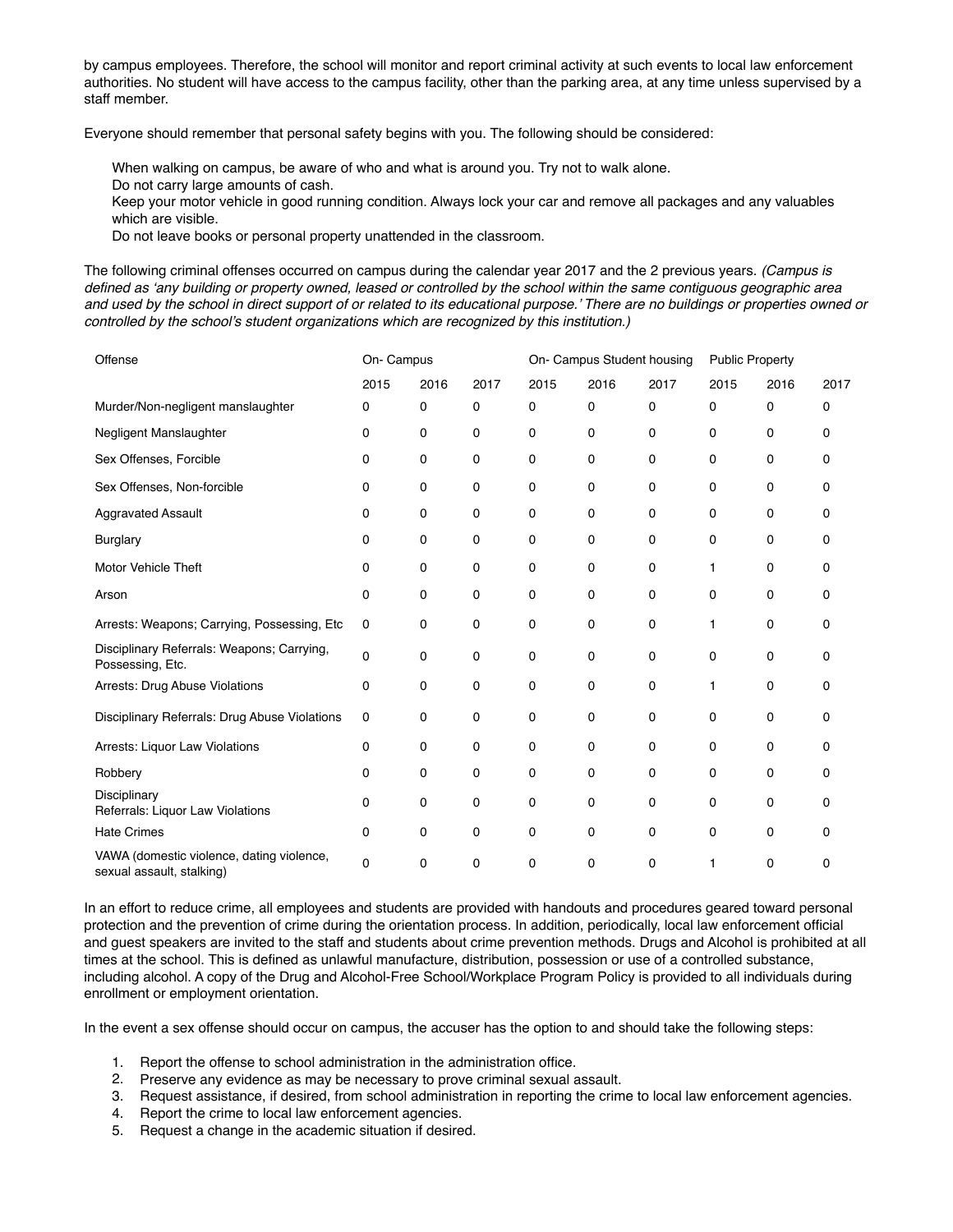- 6. Contact an appropriate agency in the community for counseling or other services that may be needed. On campus disciplinary action in cases of alleged sexual assault will be based on the findings by the law enforcement agency investigation, the facts pertaining to the crime, and other related mitigating circumstances, provided that:
	- a) the accuser and the accused may have others present during the campus disciplinary proceedings;
	- b) both the accuser and the accused shall be informed of the outcome of such disciplinary proceedings.

Possible sanctions the school may impose following a final determination regarding rape, acquaintance rape or other forcible or non-forcible sex offense vary depending upon the final determination and could include termination.

To find a list of registered sex offenders visit: [www.RegisteredOffendersList.org](http://www.RegisteredOffendersList.org).

## **ANTI-HARASSMENT/DISCRIMINATION POLICY**

Acaydia is committed to providing a work and school environment free of unlawful harassment or discrimination. This policy prohibits harassment or discrimination based on race, religion, creed, color, national origin, ancestry, sex (including pregnancy, sexual orientation, gender, gender identity or expression, genetic information or any other basis protected by the federal, state or local law. Additionally, in accordance with Title IX of the Education Amendments of 1972, Acaydia prohibits discrimination based on sex, which includes sexual harassment and sexual violence and has jurisdiction over Title IX complaints.

Acaydia's anti-harassment policy applies to all persons involved in the operation of Acaydia and prohibits unlawful harassment by any employee of Acaydia, as well as students, customers, vendors or anyone who conducts business with Acaydia. It prohibits unlawful harassment by or against students. Any employee, student or contract worker who violates this policy will be subject to disciplinary action. If a customer, vendor or other person with whom Acaydia conducts business with engages in unlawful harassment or discrimination, Acaydia will take appropriate corrective action.

As part of Acaydia's commitment to providing a harassment-free environment, this policy is reinforced on campus through publications, website, new employee orientation, student orientation and other appropriate channels of communication. The school provides training to administrative staff members to appropriately address allegations of sexual harassment or sexual violence promptly and effectively. Acaydia will take appropriate action to prevent, correct and if necessary enforce disciplinary action to those who violate this policy.

#### Definitions:

*'Sexual Harassment'* means unwelcome conduct of a sexual nature. It includes unwelcome sexual advances, requests for sexual favors, and other verbal, nonverbal or physical conduct of a sexual nature. Sexual harassment is conduct that explicitly or implicitly affects a person's employment or education or interferes with a person's work or educational performance or creates an environment such that a resonate person would find the conduct intimidating, hostile or offensive.

*"Sexual Violence'* means physical sexual acts engaged in without the consent of the other person or when the other person is unable to consent to the activity. Sexual violence includes sexual assault, rape, better and sexual coercion; dating violence; and stalking.

*'Domestic Violence'* means abuse committed against an adult or minor who is a spouse or former spouse, cohabitant or former cohabitant, or someone with whom the abuser has a child, has an existing dating or engagement relationship, or has had a former dating or engagement relationship.

*'Dating Violence'* means abuse committed by a person who is or has been in a social relationship of a romantic or intimate nature with the victim.

*'Sexual Assault'* occurs when a physical sexual activity is engaged in without the consent of the other person or when the other person is unable to consent to the activity. The activity or conduct may include physical force, violence, threat, or intimidation, ignoring the objections of the other person, causing the other person's intoxication or incapacitation through the use of drugs or alcohol, and taking advantage of the other person's incapacitation (including voluntary intoxication).

*'Stalking'* means behavior in which a person repeatedly engages in conduct directed at a specific person that places that person in a reasonable fear of his or her safety or the safety of others.

*'Consent'* means informed, voluntary and revocable. Consent is an affirmative, unambiguous, and conscious decision by each participant to engage in mutually agreed upon sexual encounter and can be revoked at any time. Once consent is withdrawn, the sexual activity must stop immediately.

Prohibited Conduct: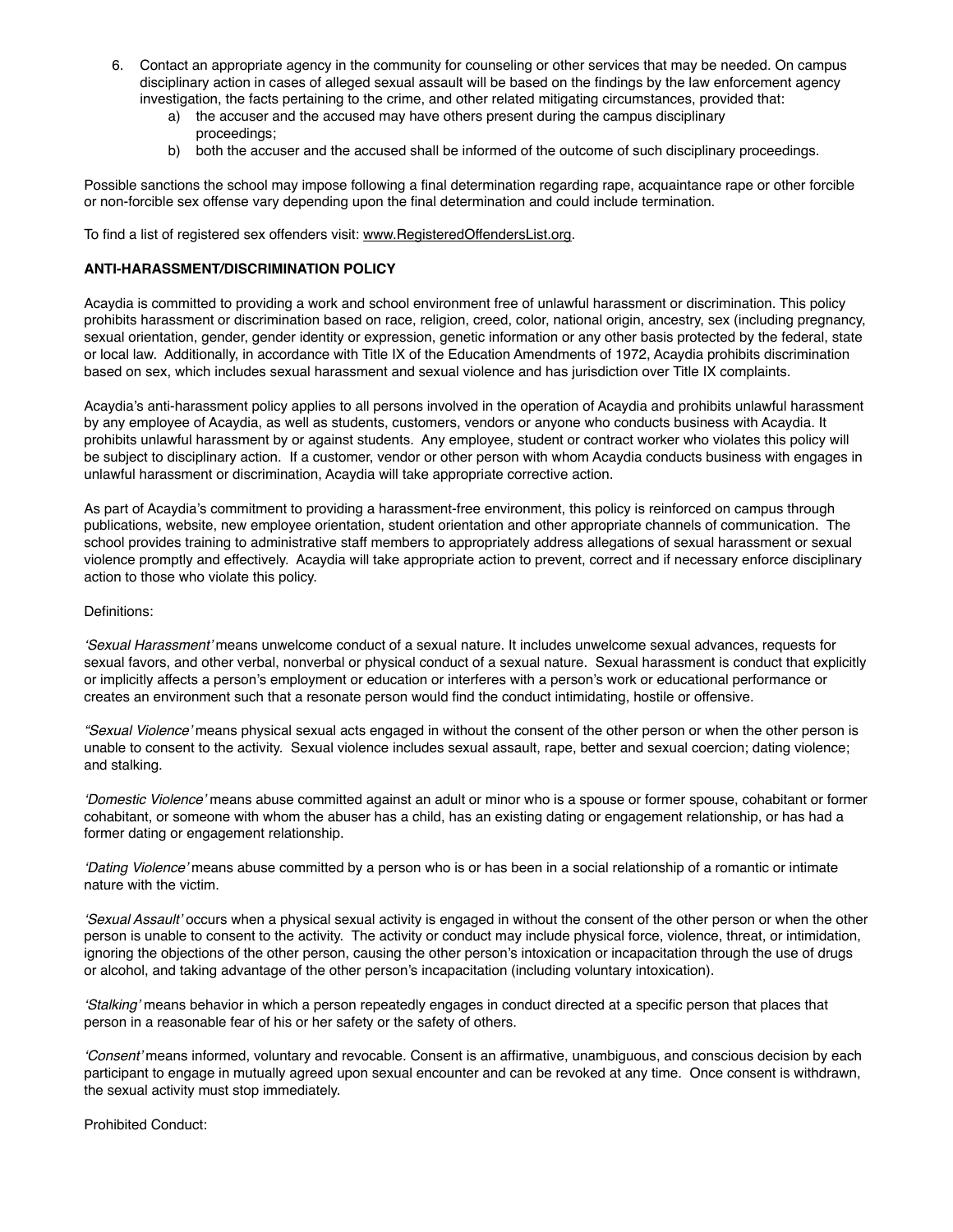This policy strictly prohibits sexual or other unlawful harassment or discrimination as well as sexual violence, as defined above. Sexual or other unlawful harassment or discrimination includes any verbal, physical or visual conduct based on sex, race, age, national origin, disability or any other legally protected basis if:

i. Submission to such conduct is made either explicitly or implicitly a term or condition of an individual's education or employment;

ii. Submission to or rejection of such conduct by an individual is used as a basis for decisions concerning that individual's education or employment; or

iii. It creates a hostile or offensive work environment, which means the alleged conduct is sufficiently serious to limit or deny a student's ability to participate or benefit from the student's education program.

Unlawful harassment or discrimination my include racial epithets, slurs and derogatory remarks, stereotypes, jokes, posters or cartoons based on race, national origin, age, disability, marital status or other legally protected categories.

Sexual harassment is conduct based on sex, whether directed towards a person of the opposite or same sex, and may include explicit sexual propositions, sexual innuendo, suggestive comments, sexually orientated "kidding" or "teasing", practical jokes, jokes about or displays of obscene printed or visual material, questions about sexual fantasies, preferences or history, and physical contact such as patting, pinching, or intentionally brushing against another person's body. Gender-based harassment, including acts of verbal, nonverbal or physical aggression, intimidation, or hostility based on sex or sex-stereotyping are strictly prohibited, even if those acts do not involve conduct of a sexual nature.

#### Complaint/Grievance Procedure

If you believe that you have experienced or witnessed harassment or sexual violence, notify your instructor, manager, Human Resources, or a Title IX Coordinator as soon as possible after the incident. Do not allow an inappropriate situation to continue by not reporting it, regardless of who is creating the situation. No employees, contract worker, student, vendor or other person who does business with the School is exempt from the prohibitions in this policy. Managers will refer all harassment complaints to a Title IX Coordinator for student-related complaints and to the Human Resources Department if the complaint involves an employee. In order to facilitate the investigation, your complaint should include details of the incident or incidents, names of the individuals involved and names of any witnesses.

All complaints involving a student will be referred to the campus's Title IX Coordinator. The Title IX Coordinator is listed below. The Title IX Coordinator has the responsibility of overseeing all Title IX complaints and identifying and addressing any patterns or systemic problems that arise during the review of such complaints.

Ms. Andrea Hulse 86 N. University Avenue Suite 130 Provo, UT 84601 *[andrea@acaydia.com](mailto:andrea@acaydia.com)* (801) 377-0025 extension 3

The school ensures that its employee(s) designated to serve as Title IX Coordinator(s) have adequate training on what constitutes sexual harassment, including sexual violence, and that they understand Investigation of Complaints

In response to all complaints, Acaydia commits to provide prompt and equitable resolution through a reliable and impartial investigation of complaints, including the opportunity for both parties to present witnesses or other evidence. The time necessary to conduct an investigation will vary based on complexity but will generally be completed within sixty (60) days of receipt of the complaint. Acaydia shall maintain confidentiality for all parties to the extent possible, but absolute confidentiality cannot be guaranteed. In cases where a student does not give consent for an investigation, Acaydia will weigh the student's request for confidentiality against the impact on campus safety to determine whether an investigation must proceed. Complainants should be aware that in a formal investigation due process generally requires that the identity of the charging party and the substance of the complaint be revealed to the person charged with the alleged harassment.

Acaydia will evaluate whether it is more likely than not that the alleged conduct occurred. Both parties will receive written notice of the outcome of the complaint.

During the investigation, Acaydia will provide interim measures, as necessary, to protect the safety and well-being of students and/or employees involved.

If Acaydia determines that unlawful harassment or sexual violence has occurred, immediate appropriate corrective action will be taken in accordance with the circumstances involved. Any employee determined by Acaydia to be responsible for unlawful harassment or discrimination will be subject to appropriate disciplinary action, up to and including termination. Remedies for student-related claims may include, but are not limited to, an order to stay away, suspension or expulsion.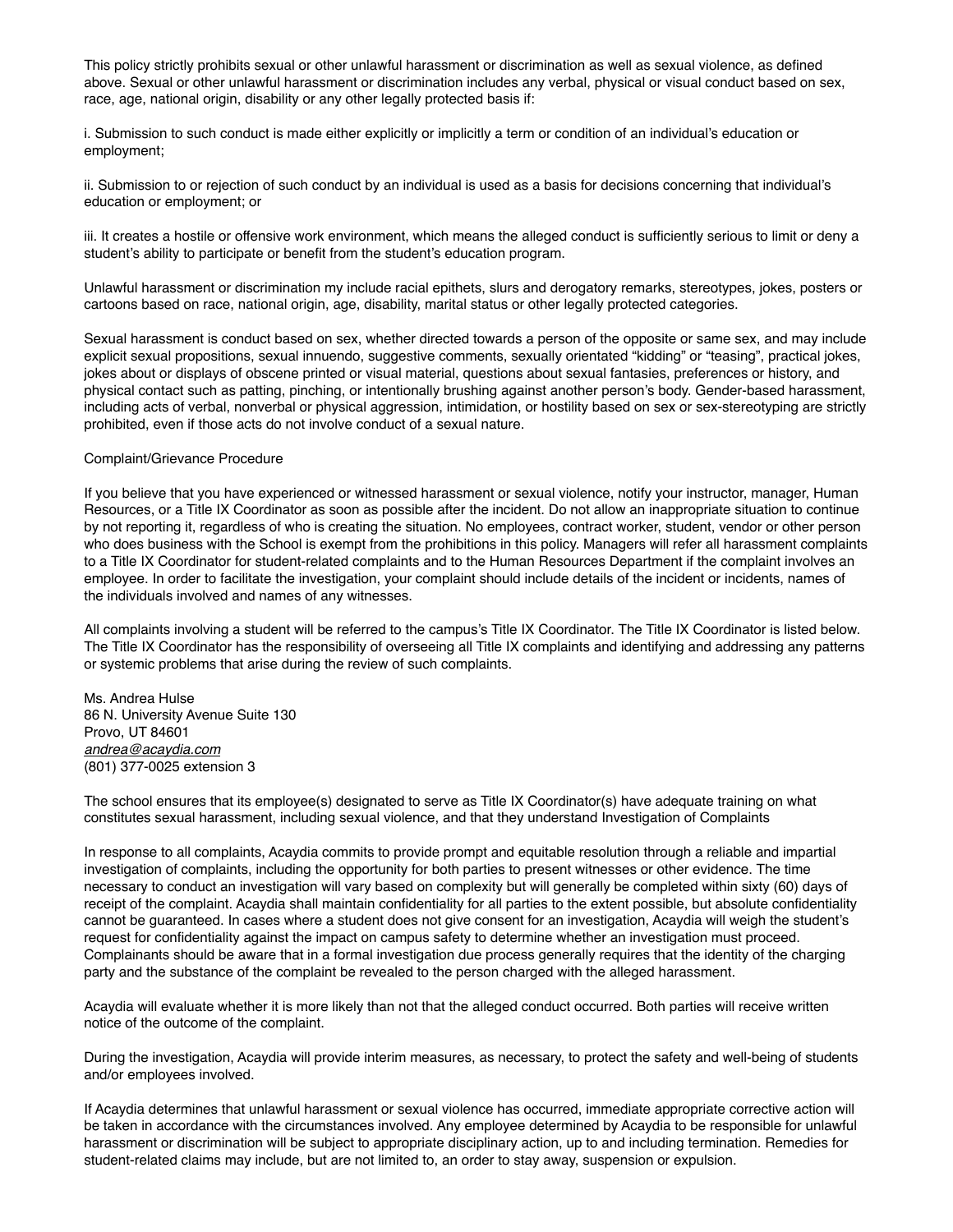To initiate a criminal investigation, reports of sexual violence should be made to "911″ or local law enforcement. The criminal process is separate from Acaydia's disciplinary process. To the extent that an individual is not satisfied with Acaydia's handling of a harassment or discrimination complaint, he or she may also contact the appropriate state or federal enforcement agency for legal relief.

## Retaliation Prohibited

Acaydia will not retaliate against those filing a complaint, and will not tolerate retaliation by students or employees. If there is belief that you have been retaliated against, you should promptly notify your instructor, Human Resources or a Title IX Coordinator.

## Report Requirements

Victims of sexual misconduct should be aware that Acaydia administrators must issue timely warning for incidents reported to them that pose a substantial threat of bodily harm or danger to other members of the campus community. Acaydia will make every effort to ensure that a victim's name and other identifying information is not disclosed, while still providing enough information for community members to make safety decisions in light of the danger. Acaydia reserves the right to notify parents/guardians of dependent students regarding any health or safety risk, or a change in student status.

## Additional Information

Employees and students should contact Human Resources or a Title IX Coordinator for more information or any questions related to this policy. In addition, the U.S. Department of Education Office for Civil Rights ("OCR") investigates complaints of unlawful harassment of students in educational programs or activities. This agency may serve as a neutral fact finder and will attempt to facilitate the voluntary resolution of disputes with the parties. For more information, visit the OCR website at http:// www.hhs.gov/ocr/.how to administer grievance procedures. Because complaints can also be filed with an employee's supervisor or Human Resources, these employees also receive training on Acaydia's grievance procedures and any other procedures used for investigating reports of sexual harassment.

# **STATE GRANT ASSISTANCE**

The school will certify enrollment for Utah Department of Workforce Services <http://jobs.utah.gov>/ and Utah State Office of Rehabilitation<http://www.usor.utah.gov>/.

## **STUDENT FINANCIAL AID INFORMATION**

The school participates in Title IV funding (Pell Grant and Stafford Loan) and will certify Veterans, State, and private funding sources. A Free Application for Federal Student Aid (FAFSA) is required to determine eligibility of Title IV funds. Apply online at [www.fafsa.ed.gov.](http://www.fafsa.ed.gov) Said school will provide a paper copy upon request.

Eligibility is determined with the following criteria:

- Pell Grant and Subsidized Stafford Loan Calculation:
- COA (Cost of Attendance) EFC (Expected Family Contribution) = Need Eligibility

#### Unsubsidized Stafford Loan Calculation:

• COA – EFA (Expected Financial Assistance/all other aid) = Non-Need Eligibility

*"COA"* includes the following items: tuition and fees, room and board, transportation, and misc./personal.

All students who borrow a Stafford Loan must complete Direct Loan Entrance Counseling before funds will be originated and disbursed. Exit Counseling must be completed by all students who are graduating or withdrawing from the school. If a student is unavailable to complete at the school, a packet will be mailed to the student for completion.

## **PREFERRED LENDER LIST/PRIVATE LOAN DISCLOSURES**

Private education loans are not offered by the school nor does the school have preferred lender arrangements.

## **SELF-CERTIFICATION FORM**

All students who seek a private educational loan must complete a self-certification form as required under the Truth in Lending Act.